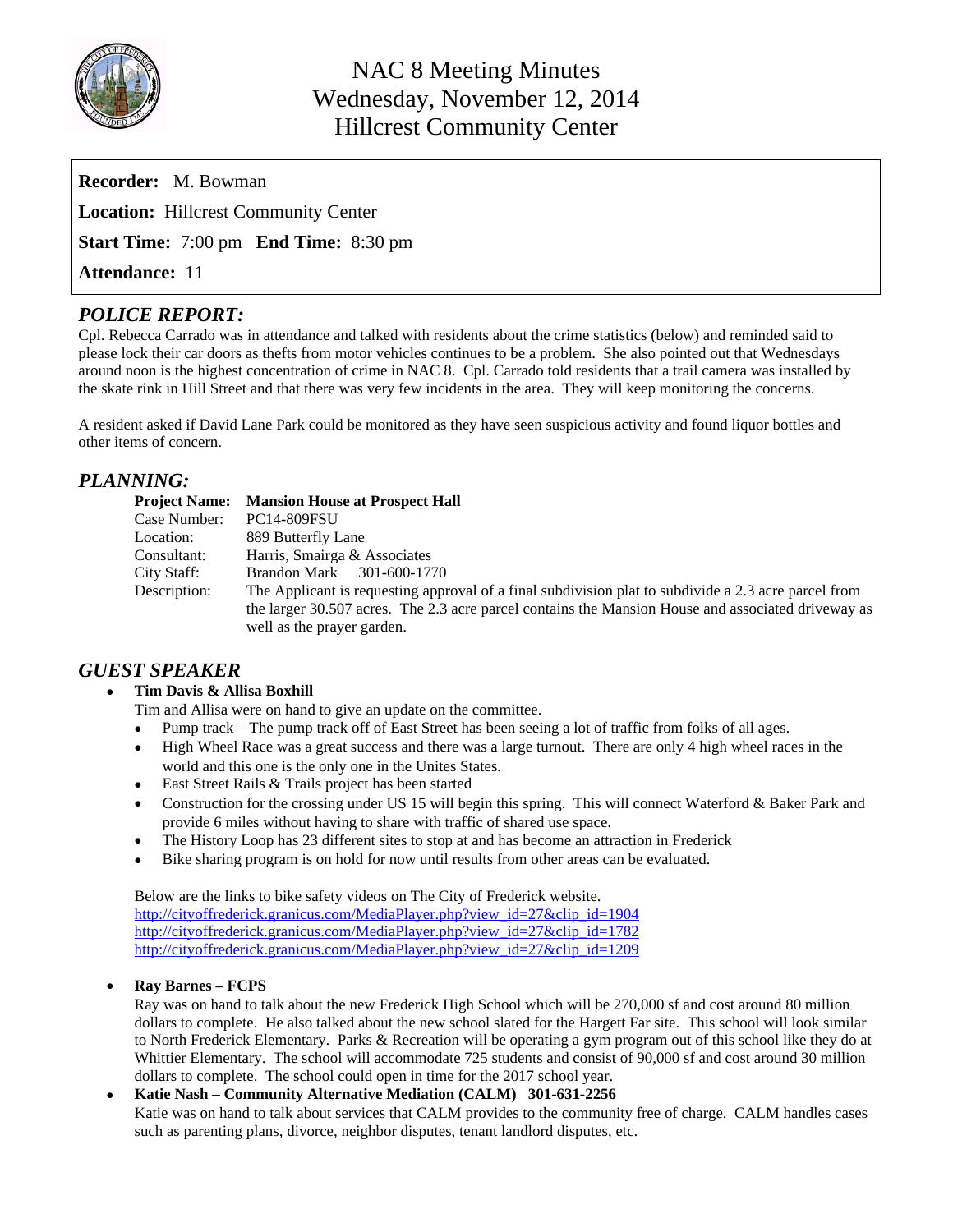# *OLD BUSINESS*

### *NEW BUSINESS:*

#### *SUGGESTIONS/COMMENTS/CONCERNS:*

# *UPCOMING EVENTS:*<br>• December 3rd 5:30 – 7:00 pm

- 
- December 5<sup>th</sup> 7:00 8:00 pm Festival of Lights City Hall
- -
- 

### *NAC 8 CONTACT INFORMATION:*

| <b>NAC 8 Contact</b> | Susan Churchill | susanchur@hotmail.com |
|----------------------|-----------------|-----------------------|
| <b>NAC 8 Contact</b> | Lance English   | lmenglish@comcast.net |
| <b>NAC 8 Contact</b> | Steven Stoyke   | quemzeee2@aol.com     |

Michele Bowman, Community Outreach/NAC Specialist 301-600-2091 mbowman@frederickmdpolice.org<br>Frederick Police Department Sgt. Tom Tokarz 301-600-1240 ttokarz@frederickmdpolice.org Frederick Police Department Sgt. Tom Tokarz 301-600-1240 ttokarz@frederickmdpolice.org<br>Frederick Police Department Cpl. Kevin Meyer 301-600-7505 kmeyer@frederickmdpolice.org Frederick Police Department Cpl. Kevin Meyer 301-600-7505 kmeyer@frederickmdpolice.org<br>Code Enforcement Dave Beers 301-301-3837 dbeers@cityoffrederick.com

#### **NAC 8 MEETINGS – 7:00 pm**

Hillcrest Community Center, 1150 Orchard Terrace

January 14<sup>th</sup> February 11<sup>th</sup> March 11<sup>th</sup> April 8th May 13<sup>th</sup> June 10<sup>th</sup> August 12th September 9<sup>th</sup> October 14<sup>th</sup> November 11<sup>th</sup>

Holiday Art Competition Delaplaine Visual Arts Center December 6th &  $7<sup>th</sup>$  5:00 – 9:00 pm Candlelight House Tour Contact Celebrate Frederick for more info December 11<sup>th</sup> 12:00 – 4:00 pm Scents & Sweets Contact Celebrate Frederick for more info December 12<sup>th</sup> 6:30 – 7:30 pm Kris Kringle Procession Downtown Frederick & Baker Park Bandshell

n 1990 NAC 8 Contact Scott Darby sdarby 1601@gmail.com<br>1991 NAC 8 Contact Maureen English momenglish@comcast.net Maureen English [momenglish@comcast.net](mailto:momenglish@comcast.net)

dbeers@cityoffrederick.com

#### **FREDERICK POLICE DEPARTMENT**

**Emergency:** 911 **Non-Emergency:**301-600-2100 **Anonymous Crime Tips** 301-600 TIPS (8477) – phone 240-674-TIPS (8477) - text [fpdcrimetip@frederickmdpolice.org](mailto:fpdcrimetip@frederickmdpolice.org)

# **FPD Statistics NAC 8**

| <b>CALL TYPE</b>             |      | Jan | Feb | Mar | Apr | May  | June | July | Aug | <b>Sept</b>  | Oct | <b>Nov</b> | <b>Dec</b>      |
|------------------------------|------|-----|-----|-----|-----|------|------|------|-----|--------------|-----|------------|-----------------|
| Calls For Service            | 2011 | 661 | 670 | 838 | 721 | 538  | 515  | 750  | 736 | 844          | 777 | 684        | 768             |
|                              | 2012 | 688 | 600 | 698 | 690 | 683  | 726  | 768  | 655 | 580          | 741 | 646        | 778             |
|                              | 2013 | 662 | 672 | 712 | 691 | 707  | 724  | 705  | 727 | 652          | 747 | 724        | 704             |
|                              | 2014 | 849 | 945 | 838 | 994 | 1068 | 945  | 1022 | 992 | 1041         | 919 |            |                 |
| Beat/Patrol Checks           | 2011 | 83  | 54  | 108 | 74  | 72   | 46   | 61   | 40  | 118          | 127 | 70         | 125             |
| (proactive)                  | 2012 | 78  | 46  | 91  | 96  | 120  | 108  | 95   | 74  | 75           | 116 | 117        | 108             |
|                              | 2013 | 73  | 115 | 83  | 115 | 88   | 92   | 81   | 126 | 85           | 102 | 66         | 85              |
|                              | 2014 | 193 | 237 | 148 | 162 | 151  | 234  | 196  | 178 | 202          | 194 |            |                 |
| Traffic Stops (proactive)    | 2011 | 152 | 152 | 156 | 123 | 84   | 66   | 112  | 139 | 158          | 147 | 98         | 125             |
|                              | 2012 | 131 | 130 | 153 | 99  | 78   | 66   | 70   | 68  | 61           | 101 | 107        | 131             |
|                              | 2013 | 125 | 185 | 169 | 83  | 122  | 80   | 59   | 73  | 56           | 87  | 117        | 94              |
|                              | 2014 | 126 | 122 | 124 | 161 | 166  | 79   | 130  | 167 | 168          | 146 |            |                 |
| <b>Calls Minus Above</b>     | 2011 | 426 | 464 | 574 | 524 | 382  | 403  | 577  | 557 | 568          | 506 | 516        | 518             |
| (proactive)                  | 2012 | 557 | 470 | 545 | 591 | 605  | 660  | 603  | 513 | 444          | 524 | 422        | 539             |
|                              | 2013 | 464 | 372 | 460 | 493 | 497  | 552  | 565  | 528 | 511          | 558 | 541        | 525             |
|                              | 2014 | 530 | 586 | 566 | 671 | 751  | 632  | 696  | 647 | 671          | 579 |            |                 |
| <b>Alarms</b>                | 2011 | 3   | 10  | 3   | 14  | 6    | 9    | 6    | 9   | 9            | 10  | 5          | 6               |
|                              | 2012 | 18  | 17  | 12  | 15  | 18   | 21   | 17   | 14  | 14           | 15  | 10         | 31              |
|                              | 2013 | 18  | 18  | 15  | 18  | 22   | 23   | 21   | 25  | 13           | 22  | 22         | 33              |
|                              | 2014 | 22  | 12  | 19  | 21  | 22   | 28   | 17   | 10  | $\mathbf{8}$ | 18  |            |                 |
| <b>Average Calls Per Day</b> | 2011 | 14  | 15  | 19  | 17  | 13   | 13   | 19   | 18  | 19           | 16  | 17         | $\overline{17}$ |
|                              | 2012 | 15  | 14  | 15  | 16  | 16   | 18   | 20   | 17  | 14           | 17  | 14         | 17              |
|                              | 2013 | 15  | 12  | 15  | 16  | 16   | 18   | 18   | 17  | 17           | 18  | 17         | 16              |
|                              | 2014 | 17  | 19  | 18  | 22  | 24   | 20   | 23   | 21  | 22           | 19  |            |                 |
| 911                          | 2011 | 65  | 52  | 94  | 72  | 52   | 72   | 79   | 85  | 77           | 76  | 89         | 87              |
|                              | 2012 | 88  | 83  | 93  | 83  | 92   | 88   | 106  | 94  | 94           | 94  | 58         | 103             |
|                              | 2013 | 83  | 96  | 88  | 126 | 83   | 111  | 119  | 126 | 99           | 89  | 98         | 91              |
|                              | 2014 | 91  | 122 | 110 | 119 | 134  | 110  | 152  | 121 | 128          | 106 |            |                 |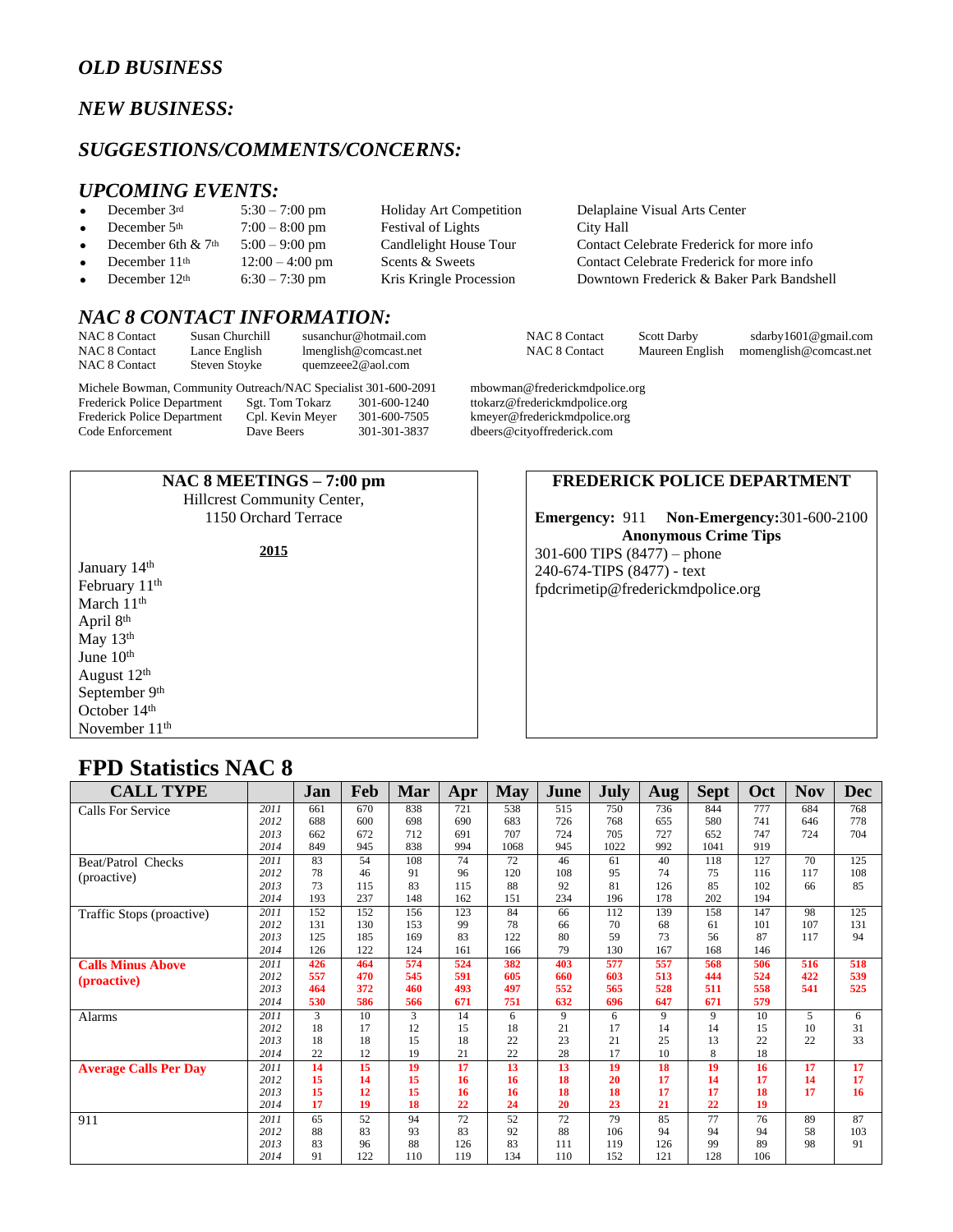| Misc. (funerals, Noise, etc.)       | 2011         | 62                                          | 90                                          | 96                                         | 71                                   | 44                                   | 52                                   | 98                                   | 70                                          | 78                                   | 73                                   | 70                                   | 84                                   |
|-------------------------------------|--------------|---------------------------------------------|---------------------------------------------|--------------------------------------------|--------------------------------------|--------------------------------------|--------------------------------------|--------------------------------------|---------------------------------------------|--------------------------------------|--------------------------------------|--------------------------------------|--------------------------------------|
|                                     | 2012<br>2013 | 49                                          | 45                                          | 51                                         | 11<br>42                             | 42                                   | 44                                   | 57<br>47                             | 50<br>47                                    | 27<br>51                             | 45<br>24                             | 33<br>42                             | 43<br>32                             |
|                                     | 2014         | 33<br>64                                    | 23<br>122                                   | 59<br>51                                   | 58                                   | 57<br>47                             | 56<br>27                             | 64                                   | 54                                          | 72                                   | 40                                   |                                      |                                      |
| Accident, Personal Injury           | 2011         | $\overline{4}$                              | 1                                           | $\overline{3}$                             | $\overline{2}$                       | $\mathbf{1}$                         | $\overline{\mathbf{3}}$              | $\overline{4}$                       | $\overline{\mathbf{3}}$                     | $\mathbf{1}$                         | $\overline{4}$                       | $\overline{4}$                       | $\overline{4}$                       |
|                                     | 2012         | $\mathbf{1}$                                | 1                                           | $\sqrt{2}$                                 | 3                                    | $\sqrt{2}$                           | $\overline{4}$                       | 4                                    | $\sqrt{2}$                                  | 1                                    | $\mathbf{1}$                         | $\boldsymbol{0}$                     | $\sqrt{2}$                           |
|                                     | 2013<br>2014 | $\overline{2}$<br>3                         | $\mathbf{1}$<br>$\boldsymbol{0}$            | 5<br>$\boldsymbol{0}$                      | 3<br>$\boldsymbol{0}$                | $\overline{4}$<br>$\mathbf{2}$       | 1<br>$\overline{4}$                  | $\mathbf{1}$<br>$\overline{0}$       | $\mathbf{1}$<br>$\boldsymbol{0}$            | $\mathbf{1}$<br>$\boldsymbol{0}$     | 3<br>$\mathbf{1}$                    | $\mathbf{0}$                         | $\overline{c}$                       |
| <b>Accident, Property Damage</b>    | 2011         | $\overline{13}$                             | $\overline{4}$                              | $\overline{11}$                            | 14                                   | 11                                   | $\overline{8}$                       | 8                                    | 6                                           | $\overline{4}$                       | $\overline{12}$                      | 10                                   | 13                                   |
|                                     | 2012         | 6                                           | 10                                          | 8                                          | 11                                   | 5                                    | 8                                    | 13                                   | 8                                           | 6                                    | 9                                    | 6                                    | 16                                   |
|                                     | 2013<br>2014 | 6<br>6                                      | 8<br>13                                     | 8<br>10                                    | 11<br>5                              | 8<br>11                              | 16<br>7                              | 8<br>10                              | 6<br>10                                     | 15<br>12                             | 6<br>12                              | 13                                   | 9                                    |
| Accident, Vehicle                   | 2011         | 27                                          | 11                                          | 21                                         | 21                                   | 15                                   | 15                                   | 16                                   | 13                                          | 11                                   | 17                                   | 21                                   | 24                                   |
|                                     | 2012         | 23                                          | 24                                          | 16                                         | 25                                   | 18                                   | 26                                   | 25                                   | 16                                          | 12                                   | 17                                   | 18                                   | 27                                   |
|                                     | 2013<br>2014 | 17<br>17                                    | 16<br>25                                    | 21<br>24                                   | 22<br>14                             | 20<br>28                             | 29<br>25                             | 22<br>24                             | 18<br>26                                    | 23<br>24                             | 26<br>27                             | 21                                   | 24                                   |
| <b>Alcohol Complaint</b>            | 2011         | $\overline{0}$                              | $\mathbf{1}$                                | $\overline{0}$                             | $\overline{0}$                       | $\overline{0}$                       | $\overline{0}$                       | $\overline{0}$                       | $\overline{0}$                              | $\overline{0}$                       | $\overline{0}$                       | $\boldsymbol{0}$                     | $\boldsymbol{0}$                     |
|                                     | 2012         | $\boldsymbol{0}$                            | $\boldsymbol{0}$                            | $\boldsymbol{0}$                           | $\boldsymbol{0}$                     | $\boldsymbol{0}$                     | $\mathbf{0}$                         | $\overline{0}$                       | $\mathbf{0}$                                | $\boldsymbol{0}$                     | $\boldsymbol{0}$                     | $\boldsymbol{0}$                     | $\boldsymbol{0}$                     |
|                                     | 2013         | $\mathbf{0}$                                | $\overline{0}$                              | $\boldsymbol{0}$                           | $\overline{0}$                       | $\boldsymbol{0}$                     | $\boldsymbol{0}$                     | $\overline{0}$                       | $\boldsymbol{0}$                            | $\boldsymbol{0}$                     | $\boldsymbol{0}$                     | $\mathbf{0}$                         | $\boldsymbol{0}$                     |
|                                     | 2014<br>2011 | $\boldsymbol{0}$<br>$\overline{\mathbf{3}}$ | $\boldsymbol{0}$<br>$\overline{\mathbf{3}}$ | 1<br>$\overline{4}$                        | $\boldsymbol{0}$<br>$\overline{4}$   | $\boldsymbol{0}$<br>$\mathbf{1}$     | 1<br>$\overline{2}$                  | 0<br>$\overline{\mathbf{3}}$         | $\boldsymbol{0}$<br>$\overline{\mathbf{3}}$ | 1<br>$\overline{5}$                  | $\boldsymbol{0}$<br>$\mathbf{1}$     | 3                                    | $\mathbf{1}$                         |
| Assault                             | 2012         | $\overline{4}$                              | $\mathbf{1}$                                | 3                                          | $\mathbf{2}$                         | $\overline{4}$                       | $\overline{4}$                       | $\overline{4}$                       | 5                                           | $\overline{7}$                       | $\overline{\mathbf{4}}$              | 5                                    | $\overline{c}$                       |
|                                     | 2013         | $\sqrt{2}$                                  | 4                                           | $\overline{4}$                             | $\mathbf{1}$                         | 3                                    | 3                                    | 3                                    | 9                                           | 8                                    | $\mathbf{1}$                         | 3                                    | $\mathbf{1}$                         |
|                                     | 2014         | 3                                           | $\overline{4}$                              | $\mathbf{1}$                               | 3<br>$\overline{0}$                  | 6                                    | 3                                    | 10                                   | $\mathbf{1}$                                | 5                                    | 5                                    |                                      |                                      |
| Burglary, B&E in Progress           | 2011<br>2012 | $\boldsymbol{0}$<br>$\boldsymbol{0}$        | $\boldsymbol{0}$<br>$\overline{0}$          | $\boldsymbol{0}$<br>$\boldsymbol{0}$       | $\boldsymbol{0}$                     | $\boldsymbol{0}$<br>$\boldsymbol{0}$ | $\boldsymbol{0}$<br>$\mathbf{0}$     | $\boldsymbol{0}$<br>$\overline{0}$   | $\boldsymbol{0}$<br>$\overline{0}$          | $\boldsymbol{0}$<br>$\boldsymbol{0}$ | $\boldsymbol{0}$<br>$\boldsymbol{0}$ | $\boldsymbol{0}$<br>$\boldsymbol{0}$ | $\mathbf{0}$<br>$\boldsymbol{0}$     |
|                                     | 2013         | $\mathbf{0}$                                | $\mathbf{0}$                                | $\boldsymbol{0}$                           | $\overline{0}$                       | $\boldsymbol{0}$                     | $\mathbf{0}$                         | $\overline{0}$                       | $\mathbf{0}$                                | $\overline{0}$                       | 1                                    | $\mathbf{0}$                         | $\mathbf{1}$                         |
|                                     | 2014         | $\mathbf{0}$                                | $\mathbf{0}$                                | $\overline{0}$                             | $\overline{0}$                       | $\overline{0}$                       | $\mathbf{0}$                         | $\overline{0}$                       | $\mathbf{0}$                                | 3                                    | $\overline{0}$                       |                                      |                                      |
| <b>Burglary</b> , Commercial        | 2011<br>2012 | $\mathbf{0}$<br>$\boldsymbol{0}$            | $\overline{0}$<br>$\mathbf{1}$              | $\mathbf{1}$<br>$\boldsymbol{0}$           | $\overline{0}$<br>$\boldsymbol{0}$   | $\boldsymbol{0}$<br>$\mathbf{1}$     | $\mathbf{0}$<br>$\boldsymbol{0}$     | $\overline{0}$<br>1                  | $\mathbf{0}$<br>$\mathbf{0}$                | $\overline{0}$<br>$\boldsymbol{0}$   | $\overline{0}$<br>$\mathbf{1}$       | $\boldsymbol{0}$<br>1                | $\boldsymbol{0}$<br>$\boldsymbol{0}$ |
|                                     | 2013         | $\boldsymbol{0}$                            | $\boldsymbol{0}$                            | $\mathbf{1}$                               | 1                                    | $\mathbf{1}$                         | $\mathbf{0}$                         | $\overline{0}$                       | $\mathbf{2}$                                | $\mathbf{0}$                         | $\mathbf{1}$                         | $\mathbf{0}$                         | $\boldsymbol{0}$                     |
|                                     | 2014         | $\overline{c}$                              | $\mathbf{0}$                                | $\boldsymbol{0}$                           | $\overline{c}$                       | $\mathbf{1}$                         | $\mathbf{1}$                         | $\mathbf{1}$                         | $\mathbf{1}$                                | $\mathbf{1}$                         | $\mathbf{1}$                         |                                      |                                      |
| <b>Burglary</b> , Residential       | 2011         | $\sqrt{2}$                                  | $\sqrt{2}$                                  | $\mathbf{1}$                               | $\mathbf{1}$                         | $\mathbf{1}$                         | 3                                    | $\overline{0}$                       | $\sqrt{2}$                                  | $\overline{4}$                       | $\mathbf{1}$                         | $\overline{4}$                       | $\mathbf{1}$                         |
|                                     | 2012<br>2013 | $\boldsymbol{0}$<br>$\boldsymbol{0}$        | $\mathbf{2}$<br>$\mathbf{1}$                | $\overline{c}$<br>$\mathbf{1}$             | 3<br>5                               | 1<br>3                               | $\sqrt{2}$<br>$\sqrt{2}$             | 1<br>$\overline{c}$                  | $\mathbf{0}$<br>3                           | 3<br>$\mathbf{1}$                    | $\boldsymbol{0}$<br>$\boldsymbol{0}$ | 3<br>$\mathbf{2}$                    | 1<br>$\overline{4}$                  |
|                                     | 2014         | $\mathbf{2}$                                | $\overline{0}$                              | 1                                          | $\sqrt{2}$                           | $\boldsymbol{0}$                     | 3                                    | $\overline{4}$                       | $\mathbf{2}$                                | $\overline{0}$                       | $\overline{0}$                       |                                      |                                      |
| Destruction of                      | 2011         | $\overline{5}$                              | $\overline{4}$                              | 6                                          | $\overline{7}$                       | $\overline{3}$                       | $\overline{5}$                       | 11                                   | $\overline{9}$                              | $\overline{6}$                       | $\overline{12}$                      | 5                                    | $\overline{3}$                       |
| Property/Vandalism                  | 2012         | $\sqrt{5}$                                  | $\sqrt{2}$                                  | $\mathbf{2}$                               | 6                                    | $\,$ 8 $\,$                          | 6                                    | 8                                    | $\mathbf{2}$                                | 7                                    | $\,8\,$                              | $\overline{4}$                       | 6                                    |
|                                     | 2013<br>2014 | $\overline{4}$<br>6                         | $\overline{4}$<br>$\overline{7}$            | 5<br>6                                     | $\tau$<br>8                          | $\overline{4}$<br>6                  | 6<br>3                               | 12<br>11                             | $7\phantom{.0}$<br>10                       | 12<br>6                              | 8<br>4                               | 8                                    | 12                                   |
| <b>Discharging Firearm</b>          | 2011         | $\boldsymbol{0}$                            | $\overline{0}$                              | $\mathbf{1}$                               | $\overline{2}$                       | $\boldsymbol{0}$                     | $\boldsymbol{0}$                     | $\overline{0}$                       | $\mathbf{0}$                                | $\overline{0}$                       | $\boldsymbol{0}$                     | $\overline{0}$                       | $\boldsymbol{0}$                     |
|                                     | 2012         | $\boldsymbol{0}$                            | $\boldsymbol{0}$                            | $\boldsymbol{0}$                           | $\boldsymbol{0}$                     | $\boldsymbol{0}$                     | $\boldsymbol{0}$                     | $\boldsymbol{0}$                     | $\mathbf{0}$                                | 1                                    | $\boldsymbol{0}$                     | 0                                    | 6                                    |
|                                     | 2013<br>2014 | $\boldsymbol{0}$<br>1                       | $\boldsymbol{0}$<br>$\boldsymbol{0}$        | $\boldsymbol{0}$<br>$\overline{c}$         | $\boldsymbol{0}$<br>3                | $\mathbf{1}$<br>$\boldsymbol{0}$     | 1<br>4                               | $\overline{0}$<br>1                  | $\mathbf{1}$<br>$\boldsymbol{0}$            | $\boldsymbol{0}$<br>$\overline{c}$   | $\overline{0}$<br>1                  | $\overline{2}$                       | $\mathbf{0}$                         |
| Disorderly                          | 2011         | $\mathbf{1}$                                | $\overline{0}$                              | $\overline{2}$                             | $\overline{3}$                       | $\overline{2}$                       | $\mathbf{1}$                         | $\mathbf{1}$                         | $\overline{1}$                              | $\overline{\mathbf{3}}$              | $\mathbf{1}$                         | $\mathbf{1}$                         | $\mathbf{1}$                         |
| Conduct/Disturbance/Fights          | 2012         | 3                                           | $\mathbf{1}$                                | $\mathbf{1}$                               | $\sqrt{2}$                           | $\sqrt{2}$                           | 2                                    | 0                                    | $\sqrt{2}$                                  | $\boldsymbol{0}$                     | $\boldsymbol{0}$                     | 3                                    | $\boldsymbol{0}$                     |
|                                     | 2013         | $\boldsymbol{0}$                            | $\boldsymbol{0}$                            | $\sqrt{2}$                                 | $\sqrt{2}$<br>$\mathfrak 2$          | $\mathbf{2}$                         | $\sqrt{2}$                           | 1                                    | $\sqrt{2}$                                  | $\boldsymbol{0}$                     | $\mathbf{1}$                         | $\mathbf{0}$                         | $\mathbf{1}$                         |
| <b>Domestic Assault/Dispute</b>     | 2014<br>2011 | $\boldsymbol{0}$<br>$\overline{3}$          | $\sqrt{2}$<br>$\overline{0}$                | $\sqrt{2}$<br>$\mathbf{1}$                 | $\overline{c}$                       | $\mathbf{1}$<br>3                    | $\overline{c}$<br>$\mathbf{1}$       | 3<br>$\overline{c}$                  | $\sqrt{2}$<br>$\mathbf{1}$                  | 5<br>$\overline{c}$                  | $\boldsymbol{0}$<br>$\overline{2}$   | $\overline{4}$                       | $\overline{2}$                       |
|                                     | 2012         | $\overline{c}$                              | 1                                           | $\mathbf{1}$                               | 6                                    | $\mathbf{0}$                         | 3                                    | 3                                    | 3                                           | $\mathbf{1}$                         | $\mathbf{1}$                         | 3                                    | 6                                    |
|                                     | 2013         | 3                                           | 1                                           | $\boldsymbol{0}$                           | 4                                    | $\sqrt{2}$                           | 1                                    | 1                                    | $\mathbf{0}$                                | $\overline{c}$                       | $\boldsymbol{0}$                     | 3                                    | $\mathbf{0}$                         |
|                                     | 2014<br>2011 | $\boldsymbol{0}$<br>$\mathbf{1}$            | 1<br>$\boldsymbol{0}$                       | 3<br>$\overline{0}$                        | 1<br>$\boldsymbol{0}$                | $\overline{4}$<br>$\boldsymbol{0}$   | 1<br>$\boldsymbol{0}$                | 1                                    | 3<br>$\overline{0}$                         | $\boldsymbol{0}$<br>$\overline{0}$   | 2                                    |                                      |                                      |
| Drug Complaint                      | 2012         | $\mathbf{0}$                                | 1                                           | $\overline{0}$                             | $\overline{0}$                       | $\Omega$                             | $\theta$                             | 1<br>$\overline{0}$                  | $\overline{0}$                              | $\overline{0}$                       | $\mathbf{1}$<br>$\overline{0}$       | 1<br>$\mathbf{1}$                    | $\mathbf{1}$<br>$\mathbf{0}$         |
|                                     | 2013         | $\sqrt{2}$                                  | $\boldsymbol{0}$                            | $\boldsymbol{0}$                           | $\mathbf{2}$                         | 3                                    | $\boldsymbol{0}$                     | $\boldsymbol{0}$                     | $\sqrt{2}$                                  | $\boldsymbol{0}$                     | $\mathbf{1}$                         | $\mathbf{1}$                         | $\mathbf{1}$                         |
|                                     | 2014         | $\overline{c}$                              | $\boldsymbol{0}$                            | $\mathbf{1}$                               | $\boldsymbol{0}$                     | $\boldsymbol{0}$                     | $\mathbf{2}$                         | $\mathbf{1}$                         | $\mathbf{1}$                                | $\mathbf{1}$                         | $\mathbf{1}$                         |                                      |                                      |
| Graffiti                            | 2011<br>2012 | $\boldsymbol{0}$<br>$\boldsymbol{0}$        | $\boldsymbol{0}$<br>$\sqrt{2}$              | $\overline{c}$<br>$\boldsymbol{0}$         | $\mathbf{1}$<br>$\mathbf{1}$         | $\boldsymbol{0}$<br>$\boldsymbol{0}$ | $\overline{c}$<br>$\boldsymbol{0}$   | $\overline{0}$<br>3                  | $\overline{0}$<br>$\mathbf{0}$              | $\overline{0}$<br>$\mathbf{1}$       | $\overline{0}$<br>$\boldsymbol{0}$   | $\boldsymbol{0}$<br>$\boldsymbol{0}$ | $\boldsymbol{0}$<br>$\mathbf{0}$     |
|                                     | 2013         | $\boldsymbol{0}$                            | $\overline{4}$                              | 5                                          | $\mathbf{0}$                         | $\boldsymbol{0}$                     | 1                                    | $\boldsymbol{0}$                     | $\mathbf{0}$                                | $\boldsymbol{0}$                     | $\boldsymbol{0}$                     | $\boldsymbol{0}$                     | $\boldsymbol{0}$                     |
|                                     | 2014         | $\boldsymbol{0}$                            | $\boldsymbol{0}$                            | $\boldsymbol{0}$                           | 3                                    | 5                                    | $\boldsymbol{0}$                     | $\mathbf{1}$                         | $\overline{4}$                              | $\boldsymbol{0}$                     | $\boldsymbol{0}$                     |                                      |                                      |
| Hit and Run, Personal Injury /      | 2011<br>2012 | $\overline{4}$<br>$\sqrt{5}$                | $\overline{\overline{3}}$<br>5              | $\overline{5}$<br>$\overline{\mathcal{L}}$ | $\overline{4}$                       | $\overline{4}$<br>$\tau$             | $\overline{2}$<br>$\tau$             | 4<br>4                               | $\overline{3}$<br>$\sqrt{2}$                | $\overline{5}$<br>$\mathbf{1}$       | $\overline{4}$<br>3                  | $\tau$<br>9                          | $\mathbf{1}$<br>3                    |
| Property Damage                     | 2013         | $\sqrt{5}$                                  | $\overline{4}$                              | 4                                          | 6                                    | 3                                    | 8                                    | 7                                    | $\overline{4}$                              | $\overline{4}$                       | $\boldsymbol{0}$                     | $\mathbf{2}$                         | 8                                    |
|                                     | 2014         | $\overline{4}$                              | 3                                           | 9                                          | $\sqrt{2}$                           | 5                                    | $\overline{4}$                       | 4                                    | 6                                           | $\overline{4}$                       | 5                                    |                                      |                                      |
| Homicide                            | 2011         | $\overline{0}$                              | $\overline{0}$                              | $\overline{0}$                             | $\overline{0}$                       | $\overline{0}$                       | $\boldsymbol{0}$                     | 1                                    | $\mathbf{0}$                                | $\overline{0}$                       | $\overline{0}$                       | $\boldsymbol{0}$                     | $\boldsymbol{0}$                     |
|                                     | 2012<br>2013 | $\boldsymbol{0}$<br>$\boldsymbol{0}$        | $\boldsymbol{0}$<br>$\boldsymbol{0}$        | $\boldsymbol{0}$<br>$\boldsymbol{0}$       | $\boldsymbol{0}$<br>$\boldsymbol{0}$ | $\boldsymbol{0}$<br>$\boldsymbol{0}$ | $\boldsymbol{0}$<br>$\boldsymbol{0}$ | $\boldsymbol{0}$<br>$\boldsymbol{0}$ | $\boldsymbol{0}$<br>$\boldsymbol{0}$        | $\boldsymbol{0}$<br>$\boldsymbol{0}$ | $\boldsymbol{0}$<br>$\boldsymbol{0}$ | $\boldsymbol{0}$<br>$\mathbf{1}$     | $\boldsymbol{0}$<br>$\boldsymbol{0}$ |
|                                     | 2014         | $\boldsymbol{0}$                            | $\boldsymbol{0}$                            | $\boldsymbol{0}$                           | $\boldsymbol{0}$                     | $\boldsymbol{0}$                     | $\mathbf{0}$                         | $\boldsymbol{0}$                     | $\boldsymbol{0}$                            | $\boldsymbol{0}$                     | $\boldsymbol{0}$                     |                                      |                                      |
| Juvenile Complaints                 | 2011         | $\overline{7}$                              | $\overline{4}$                              | $\overline{12}$                            | $\overline{12}$                      | $\overline{\bf 8}$                   | 16                                   | 7                                    | $\overline{14}$                             | $\overline{13}$                      | $\overline{10}$                      | 9                                    | $\boldsymbol{7}$                     |
|                                     | 2012<br>2013 | 9                                           | $\overline{4}$                              | 8                                          | 11                                   | 9                                    | 13                                   | 8                                    | 6                                           | $\boldsymbol{2}$<br>$\overline{7}$   | 9                                    | $\mathfrak 3$                        | 5                                    |
|                                     | 2014         | $\mathfrak{Z}$<br>$\sqrt{2}$                | 3<br>$\mathbf{2}$                           | 3<br>$\mathbf{1}$                          | 3<br>$\,$ 8 $\,$                     | $\mathbf{1}$<br>9                    | 5<br>9                               | $\tau$<br>17                         | 8<br>12                                     | 8                                    | 10<br>5                              | 9                                    | $\overline{c}$                       |
| Noise Complaint                     | 2011         | $\overline{0}$                              | $\overline{0}$                              | $\overline{0}$                             | $\overline{0}$                       | $\overline{0}$                       | $\mathbf{1}$                         | $\overline{0}$                       | $\overline{0}$                              | $\overline{0}$                       | $\overline{0}$                       | $\boldsymbol{0}$                     | $\boldsymbol{0}$                     |
|                                     | 2012         | $\boldsymbol{0}$                            | 1                                           | $\boldsymbol{0}$                           | $\boldsymbol{0}$                     | $\boldsymbol{0}$                     | $\boldsymbol{0}$                     | $\boldsymbol{0}$                     | $\mathbf{0}$                                | $\boldsymbol{0}$                     | $\boldsymbol{0}$                     | $\boldsymbol{0}$                     | $\boldsymbol{0}$                     |
|                                     | 2013<br>2014 | $\boldsymbol{0}$<br>$\boldsymbol{0}$        | $\boldsymbol{0}$<br>$\boldsymbol{0}$        | $\boldsymbol{0}$<br>$\boldsymbol{0}$       | $\boldsymbol{0}$<br>$\boldsymbol{0}$ | $\boldsymbol{0}$<br>$\boldsymbol{0}$ | $\boldsymbol{0}$<br>$\boldsymbol{0}$ | $\boldsymbol{0}$<br>$\boldsymbol{0}$ | $\boldsymbol{0}$<br>$\boldsymbol{0}$        | $\boldsymbol{0}$<br>$\boldsymbol{0}$ | $\boldsymbol{0}$<br>$\boldsymbol{0}$ | $\mathbf{0}$                         | $\boldsymbol{0}$                     |
| <b>Parking Complaint/Violations</b> | 2011         | $\overline{0}$                              | $\overline{4}$                              | $\overline{3}$                             | $\mathbf{1}$                         | $\overline{0}$                       | $\mathbf{1}$                         | $\overline{0}$                       | $\mathbf{1}$                                | $\overline{3}$                       | $\,1$                                | $\sqrt{2}$                           | $\boldsymbol{0}$                     |
|                                     | 2012         | $\boldsymbol{0}$                            | $\mathbf{1}$                                | $\boldsymbol{0}$                           | $\mathbf{1}$                         | 3                                    | $\boldsymbol{0}$                     | $\boldsymbol{2}$                     | $\mathbf{1}$                                | $\mathbf{1}$                         | $\boldsymbol{0}$                     | $\boldsymbol{0}$                     | $\mathbf{1}$                         |
|                                     | 2013         | $\boldsymbol{0}$                            | $\boldsymbol{0}$                            | $\boldsymbol{0}$                           | $\boldsymbol{0}$                     | $\boldsymbol{0}$                     | $\mathbf{1}$                         | $\,1$                                | $\boldsymbol{0}$                            | $\boldsymbol{0}$                     | $\boldsymbol{0}$                     | $\boldsymbol{0}$                     | $\boldsymbol{0}$                     |
|                                     | 2014<br>2011 | $\boldsymbol{0}$<br>$\overline{0}$          | 3<br>$\overline{0}$                         | 3<br>$\overline{0}$                        | $\boldsymbol{0}$<br>$\overline{0}$   | $\mathbf{1}$<br>$\mathbf{1}$         | $\mathbf{1}$<br>$\boldsymbol{0}$     | $\boldsymbol{0}$<br>$\mathbf{1}$     | $\sqrt{2}$<br>$\overline{2}$                | $\boldsymbol{0}$<br>$\overline{0}$   | $\boldsymbol{0}$<br>$\mathbf{1}$     | $\mathbf{1}$                         | $\boldsymbol{0}$                     |
| Robbery, Armed                      | 2012         | $\boldsymbol{0}$                            | $\boldsymbol{0}$                            | $\boldsymbol{0}$                           | $\boldsymbol{0}$                     | $\boldsymbol{0}$                     | $\mathbf{1}$                         | $\boldsymbol{0}$                     | $\boldsymbol{0}$                            | $\mathbf{1}$                         | $\mathbf{1}$                         | $\mathbf{1}$                         | $\mathbf{1}$                         |
|                                     | 2013         | $\boldsymbol{0}$                            | $\mathbf{1}$                                | $\boldsymbol{0}$                           | 1                                    | $\mathbf{1}$                         | 1                                    | $\overline{0}$                       | $\boldsymbol{0}$                            | $\mathbf{1}$                         | $\mathbf{0}$                         | $\mathbf{0}$                         | $\mathbf{1}$                         |
|                                     | 2014         | $\boldsymbol{0}$                            | $\boldsymbol{0}$                            | $\boldsymbol{0}$                           | $\mathbf{1}$                         | $\boldsymbol{0}$                     | $\boldsymbol{0}$                     | $\boldsymbol{0}$                     | $\mathbf{0}$                                | $\boldsymbol{0}$                     | $\boldsymbol{0}$                     |                                      |                                      |
| Robbery - In Progress /             | 2011<br>2012 | $\boldsymbol{0}$<br>$\boldsymbol{0}$        | $\overline{0}$<br>$\boldsymbol{0}$          | $\overline{0}$<br>$\boldsymbol{0}$         | $\overline{0}$<br>$\boldsymbol{0}$   | $\overline{0}$<br>$\boldsymbol{0}$   | $\boldsymbol{0}$<br>$\boldsymbol{0}$ | $\mathbf{1}$<br>3                    | $\boldsymbol{0}$<br>$\boldsymbol{0}$        | $\overline{0}$<br>$\overline{c}$     | $\overline{0}$<br>$\overline{c}$     | $\boldsymbol{0}$<br>$\boldsymbol{0}$ | $\boldsymbol{0}$<br>$\mathbf{1}$     |
| Occurred Earlier                    |              |                                             |                                             |                                            |                                      |                                      |                                      |                                      |                                             |                                      |                                      |                                      |                                      |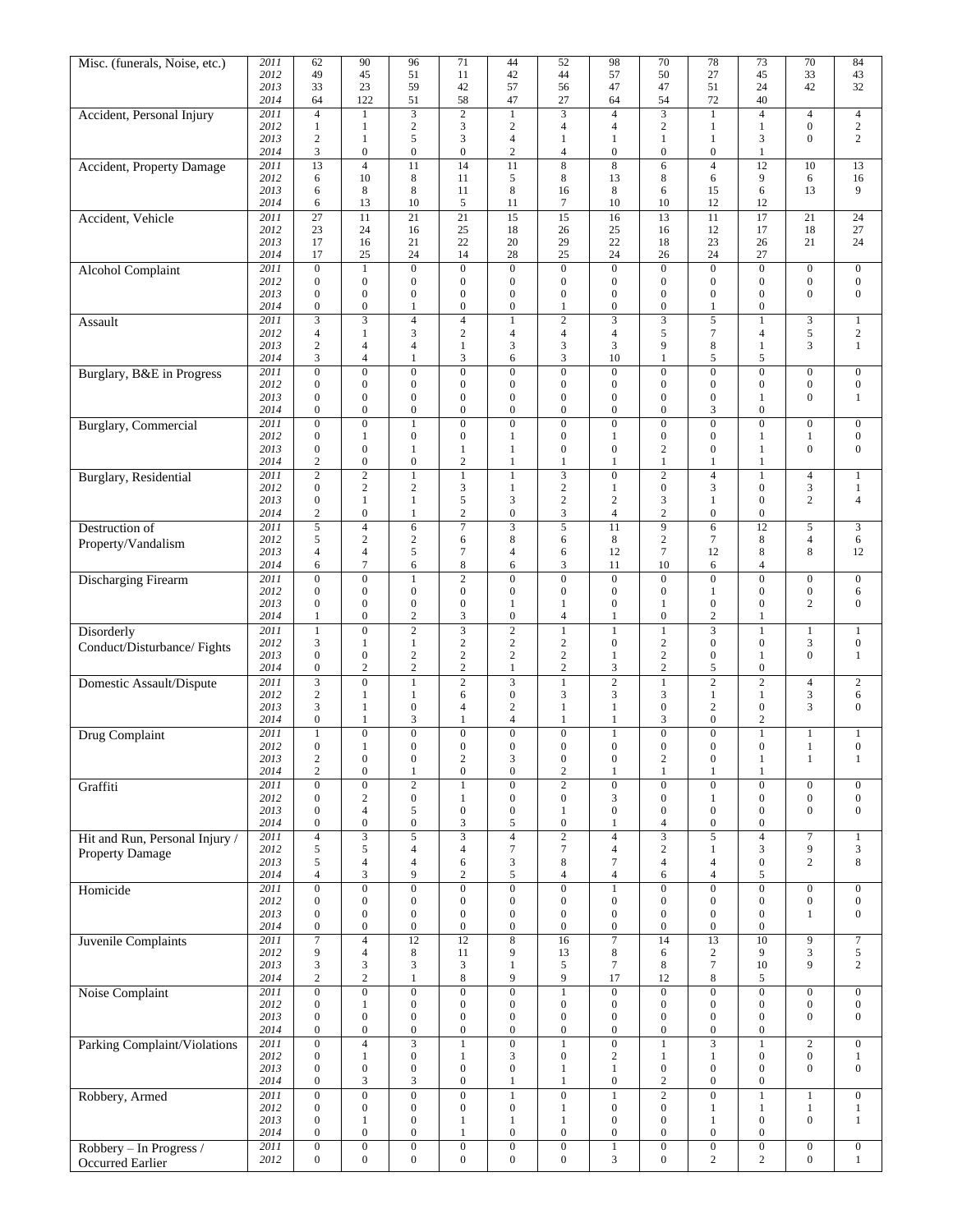|                             | 2013 | 3               | $\overline{0}$ | $\boldsymbol{0}$ | $\mathbf{0}$   | $\overline{0}$ | 1                | $\boldsymbol{0}$ | $\boldsymbol{0}$ |                | $\mathbf{1}$     |                | $\mathbf{0}$   |
|-----------------------------|------|-----------------|----------------|------------------|----------------|----------------|------------------|------------------|------------------|----------------|------------------|----------------|----------------|
|                             | 2014 | $\overline{4}$  | $\overline{0}$ | $\overline{0}$   |                | $\mathbf{0}$   | $\mathbf{0}$     | $\overline{0}$   |                  | $\overline{2}$ | $\overline{2}$   |                |                |
| Robbery, Strong Arm         | 2011 | $\Omega$        | $\mathfrak{2}$ | $\mathbf{0}$     | $\mathbf{1}$   | $\Omega$       | $\mathbf{1}$     | $\overline{c}$   | $\Omega$         | $\Omega$       | $\boldsymbol{0}$ |                | $\mathbf{0}$   |
|                             | 2012 | $\mathbf{0}$    | $\overline{0}$ | $\overline{0}$   | $\overline{0}$ | $\mathbf{0}$   | $\mathbf{0}$     | $\overline{0}$   | $\overline{0}$   | $\theta$       | $\mathbf{0}$     | $\overline{0}$ | $\mathbf{0}$   |
|                             | 2013 | $\Omega$        | $\Omega$       | $\overline{0}$   | $\theta$       | $\Omega$       | $\Omega$         | $\mathbf{0}$     | $\Omega$         | $\Omega$       | $\mathbf{0}$     | $\mathbf{0}$   | $\mathbf{0}$   |
|                             | 2014 | $\Omega$        | $\overline{0}$ | $\overline{0}$   | $\mathbf{0}$   | $\mathbf{0}$   | $\mathbf{0}$     | $\overline{0}$   | $\theta$         | $\overline{0}$ | $\overline{0}$   |                |                |
| Sex Offense / Rape          | 2011 | 3               | $\mathbf{0}$   | $\mathbf{0}$     | $\mathbf{1}$   | $\mathbf{0}$   | $\mathbf{1}$     | $\mathbf{0}$     | $\overline{2}$   | 1              | $\overline{c}$   | $\overline{c}$ | 1              |
|                             | 2012 | 1               | $\Omega$       | $\theta$         | 1              | 3              | $\mathbf{2}$     | $\mathbf{1}$     | 1                |                | $\Omega$         | $\overline{0}$ | 1              |
|                             | 2013 | $\mathbf{0}$    | 3              | $\mathbf{1}$     | $\theta$       | $\mathbf{1}$   |                  | $\mathbf{0}$     | $\mathbf{0}$     | $\theta$       |                  | $\mathbf{0}$   | 1              |
|                             | 2014 | $\mathbf{1}$    | $\mathbf{1}$   | $\overline{0}$   | $\overline{2}$ | $\mathbf{0}$   |                  | 3                | $\overline{c}$   | $\overline{2}$ | $\overline{1}$   |                |                |
| Shooting                    | 2011 | $\mathbf{0}$    | $\mathbf{0}$   | $\mathbf{0}$     | $\mathbf{0}$   | $\mathbf{0}$   | $\mathbf{0}$     | $\mathbf{0}$     | $\mathbf{0}$     | $\mathbf{0}$   | $\mathbf{0}$     | $\mathbf{0}$   | $\mathbf{0}$   |
|                             | 2012 | $\mathbf{0}$    | $\mathbf{0}$   | $\mathbf{0}$     | $\mathbf{0}$   | $\mathbf{0}$   | $\mathbf{0}$     | $\mathbf{0}$     | $\mathbf{0}$     | 1              | $\mathbf{0}$     | $\mathbf{0}$   | $\mathbf{1}$   |
|                             | 2013 | $\mathbf{0}$    | $\overline{0}$ | $\overline{0}$   | $\overline{0}$ | $\mathbf{0}$   | $\mathbf{0}$     | $\mathbf{0}$     | $\overline{0}$   | $\overline{0}$ | $\overline{0}$   | $\overline{0}$ | $\mathbf{0}$   |
|                             | 2014 | $\Omega$        | $\Omega$       | $\mathbf{1}$     | $\mathbf{1}$   | $\mathbf{0}$   | $\overline{0}$   | $\mathbf{0}$     | $\theta$         | $\overline{0}$ | $\mathbf{1}$     |                |                |
| Stabbing                    | 2011 | $\mathbf{0}$    | $\overline{0}$ | $\overline{0}$   | $\mathbf{0}$   | $\overline{0}$ | $\mathbf{0}$     |                  | $\mathbf{0}$     | $\mathbf{1}$   | $\mathbf{0}$     | $\overline{0}$ | 1              |
|                             | 2012 | $\mathbf{0}$    | $\mathbf{1}$   | $\mathbf{0}$     | $\mathbf{1}$   | $\mathbf{0}$   | $\mathbf{0}$     | $\mathbf{0}$     | $\mathbf{0}$     | $\mathbf{1}$   | $\mathbf{1}$     | $\mathbf{0}$   | $\mathbf{1}$   |
|                             | 2013 | $\Omega$        | $\mathbf{0}$   | $\mathbf{0}$     | $\mathbf{0}$   | $\overline{0}$ | $\mathbf{0}$     | $\mathbf{0}$     | $\mathbf{0}$     | $\Omega$       | $\mathbf{0}$     | $\mathbf{0}$   | $\mathbf{0}$   |
|                             | 2014 | $\Omega$        | $\Omega$       | $\overline{0}$   | $\mathbf{0}$   | $\mathbf{0}$   | $\mathbf{0}$     | $\mathbf{1}$     | $\mathbf{0}$     | $\Omega$       | $\mathbf{0}$     |                |                |
| Suspicious Activity/Person/ | 2011 | 35              | 38             | 51               | 54             | 33             | 35               | 58               | 77               | 61             | 42               | 36             | 45             |
| Situation/Vehicle           | 2012 | 39              | 37             | 47               | 33             | 40             | 42               | 44               | 34               | 37             | 46               | 39             | 37             |
|                             | 2013 | 24              | 23             | 29               | 25             | 51             | 35               | 54               | 37               | 37             | 27               | 35             | 21             |
|                             | 2014 | 63              | 37             | 50               | 67             | 60             | 55               | 43               | 60               | 67             | 43               |                |                |
| Tampering With A Vehicle    | 2011 | 1               | $\overline{0}$ | $\boldsymbol{0}$ | $\mathbf{1}$   | $\mathbf{1}$   | $\mathbf{1}$     | $\mathbf{1}$     | $\mathbf{0}$     | $\Omega$       | $\mathbf{1}$     | $\overline{0}$ | $\overline{0}$ |
|                             | 2012 | 1               | $\Omega$       | $\mathbf{0}$     |                | $\mathbf{0}$   |                  | 3                | 5                |                | $\mathbf{1}$     |                | 3              |
|                             | 2013 | 3               | $\Omega$       | $\Omega$         |                | $\Omega$       | $\Omega$         | 5                | $\theta$         | 5              | $\overline{4}$   | $\Omega$       |                |
|                             | 2014 | $\Omega$        | $\overline{0}$ | $\mathbf{0}$     | $\mathbf{0}$   | $\mathbf{0}$   | $\mathbf{1}$     | $\mathbf{1}$     | $\overline{4}$   | $\mathbf{1}$   |                  |                |                |
| Theft                       | 2011 | 10              | $\overline{8}$ | 11               | 10             | $\overline{8}$ | $\overline{4}$   | 22               | 17               | 16             | 6                | 11             | 9              |
|                             | 2012 | $7\phantom{.0}$ | $\overline{7}$ | 12               | 11             | 12             | 17               | 19               | 25               | 8              | 14               | 21             | 13             |
|                             | 2013 | $\mathbf{0}$    | 9              | 10               | 3              | 8              | 21               | 22               | 15               | 15             | 11               | $\overline{7}$ | 12             |
|                             | 2014 | $\overline{7}$  | 10             | 8                | 13             | 10             | 16               | 15               | 21               | 15             | 18               |                |                |
| Vehicle Theft               | 2011 | 3               | 3              | $\overline{c}$   | 1              | $\mathbf{0}$   | $\boldsymbol{0}$ | $\mathbf{2}$     | 1                | $\overline{c}$ | $\mathbf{1}$     | 1              | $\mathbf{0}$   |
|                             | 2012 |                 | 1              | $\mathbf{0}$     | $\mathbf{1}$   | $\overline{4}$ | $\overline{c}$   | $\overline{2}$   |                  | $\Omega$       | 3                | $\overline{c}$ | 3              |
|                             | 2013 |                 | $\Omega$       | $\overline{4}$   | $\theta$       | $\Omega$       | 1                | $\Omega$         | $\Omega$         | $\Omega$       | $\overline{2}$   | 1              | $\Omega$       |
|                             | 2014 | $\overline{2}$  | $\Omega$       | $\theta$         | $\mathbf{0}$   | $\Omega$       | $\mathbf{0}$     | $\mathbf{0}$     | $\theta$         | $\overline{c}$ |                  |                |                |
| Weapon Complaint/Violation  | 2011 | $\Omega$        | $\overline{0}$ | $\mathbf{0}$     | 1              | $\mathbf{0}$   | $\mathbf{0}$     | $\mathbf{0}$     | $\mathbf{0}$     | 1              | $\mathbf{1}$     | $\mathbf{0}$   | 2              |
|                             | 2012 | $\mathbf{0}$    | $\mathbf{0}$   | $\overline{0}$   | $\mathbf{1}$   | $\mathbf{0}$   | $\mathbf{0}$     | $\mathbf{0}$     | $\overline{0}$   |                | $\mathbf{1}$     | $\overline{0}$ | $\mathbf{1}$   |
|                             | 2013 | $\theta$        |                | $\mathbf{0}$     | $\overline{0}$ | $\overline{0}$ | $\theta$         | $\Omega$         | $\Omega$         |                | $\boldsymbol{0}$ | $\theta$       | $\mathbf{0}$   |
|                             | 2014 | $\Omega$        |                | $\overline{2}$   |                | $\Omega$       |                  | $\theta$         | $\theta$         | $\theta$       |                  |                |                |

| <b>ARRESTS</b>                  |              | Jan                          | Feb                            | Mar                            | Apr                              | <b>May</b>                   | June                             | <b>July</b>                        | <b>Aug</b>                     | <b>Sept</b>                    | Oct                              | <b>Nov</b>                       | <b>Dec</b>                           |
|---------------------------------|--------------|------------------------------|--------------------------------|--------------------------------|----------------------------------|------------------------------|----------------------------------|------------------------------------|--------------------------------|--------------------------------|----------------------------------|----------------------------------|--------------------------------------|
| Accident, PD/PI                 | 2011         |                              | $\mathbf{0}$                   |                                | 3                                |                              | $\mathbf{0}$                     | $\overline{0}$                     | $\overline{0}$                 | $\Omega$                       | $\mathbf{0}$                     | $\mathbf{0}$                     |                                      |
|                                 | 2012         | $\mathbf{0}$                 | 1                              | $\mathbf{1}$                   | 1                                | $\boldsymbol{0}$             | $\boldsymbol{0}$                 | 1                                  | $\mathbf{1}$                   | $\mathbf{0}$                   | $\mathbf{1}$                     | 1                                | $\mathbf{1}$                         |
|                                 | 2013         | $\Omega$                     | $\Omega$                       | $\mathbf{0}$                   | $\overline{0}$                   | $\theta$                     | $\mathbf{1}$                     | $\mathbf{1}$                       | $\mathbf{0}$                   | $\theta$                       | $\mathbf{1}$                     | $\overline{0}$                   | $\mathbf{0}$                         |
|                                 | 2014         | $\mathbf{0}$                 | $\Omega$                       | $\mathbf{0}$                   | $\overline{0}$                   | $\mathbf{1}$                 | $\mathbf{1}$                     | $\mathbf{0}$                       | $\mathbf{0}$                   | $\mathbf{1}$                   | $\mathbf{1}$                     |                                  |                                      |
| Assault                         | 2011         | $\mathbf{0}$                 | $\mathbf{0}$                   | $\mathbf{0}$                   | $\overline{0}$                   | $\mathbf{0}$                 | $\mathbf{0}$                     | $\overline{0}$                     | $\overline{0}$                 | $\mathbf{1}$                   | $\overline{0}$                   | $\overline{0}$                   | $\mathbf{0}$                         |
|                                 | 2012         | $\Omega$                     | $\Omega$                       | $\mathbf{0}$                   | $\overline{0}$                   | $\mathbf{0}$                 | $\overline{0}$                   | $\mathbf{1}$                       | $\overline{0}$                 | $\overline{0}$                 | $\overline{2}$                   | 1                                | $\boldsymbol{0}$                     |
|                                 | 2013<br>2014 | $\mathbf{0}$<br>$\mathbf{0}$ | $\mathbf{0}$<br>$\mathbf{1}$   | $\mathbf{0}$<br>$\mathbf{0}$   | 1<br>$\mathbf{0}$                | $\mathbf{1}$<br>$\mathbf{0}$ | $\mathbf{1}$<br>$\boldsymbol{0}$ | $\overline{0}$<br>$\boldsymbol{0}$ | 3<br>1                         | $\mathbf{0}$<br>$\overline{2}$ | $\mathbf{1}$<br>1                | $\mathbf{1}$                     | $\boldsymbol{0}$                     |
|                                 | 2011         | $\overline{0}$               | $\overline{0}$                 | $\overline{0}$                 | $\overline{0}$                   | $\overline{0}$               | $\overline{1}$                   | $\overline{0}$                     | $\overline{0}$                 | $\overline{0}$                 | $\mathbf{1}$                     |                                  | $\boldsymbol{0}$                     |
| Burglary                        | 2012         | $\mathbf{0}$                 | 1                              | $\mathbf{0}$                   | $\mathbf{0}$                     | $\mathbf{0}$                 | $\boldsymbol{0}$                 | $\mathbf{1}$                       | $\mathbf{0}$                   | $\mathbf{0}$                   | $\mathbf{0}$                     | 1                                | $\boldsymbol{0}$                     |
|                                 | 2013         | $\Omega$                     | $\mathbf{1}$                   | $\Omega$                       | $\mathbf{0}$                     | $\mathbf{1}$                 | $\mathbf{0}$                     | $\theta$                           | $\Omega$                       | $\theta$                       | $\theta$                         | $\theta$                         | $\Omega$                             |
|                                 | 2014         | $\mathbf{0}$                 | $\Omega$                       | $\mathbf{0}$                   | $\overline{0}$                   | $\mathbf{0}$                 | $\mathbf{0}$                     | $\mathbf{1}$                       | $\mathbf{0}$                   | $\mathbf{1}$                   | $\mathbf{0}$                     |                                  |                                      |
| <b>Destruction of Property</b>  | 2011         | $\mathbf{0}$                 | $\mathbf{0}$                   | $\mathbf{0}$                   | $\overline{0}$                   | $\mathbf{1}$                 | $\overline{0}$                   | $\overline{0}$                     | $\mathbf{0}$                   | $\mathbf{1}$                   | $\mathbf{1}$                     | $\overline{0}$                   | $\boldsymbol{0}$                     |
|                                 | 2012         | $\mathbf{0}$                 | $\Omega$                       | $\mathbf{0}$                   | $\mathbf{1}$                     | $\mathbf{1}$                 | $\mathbf{0}$                     | $\overline{0}$                     | $\mathbf{0}$                   | $\mathbf{0}$                   | $\mathbf{0}$                     | $\overline{0}$                   | $\boldsymbol{0}$                     |
|                                 | 2013         | $\mathbf{0}$                 | $\mathbf{0}$                   | $\mathbf{0}$                   | $\overline{0}$                   | $\mathbf{0}$                 | $\mathbf{0}$                     | $\overline{0}$                     | $\overline{0}$                 | $\mathbf{0}$                   | $\overline{0}$                   | $\overline{0}$                   | $\boldsymbol{0}$                     |
|                                 | 2014         | $\mathbf{0}$                 | $\mathbf{0}$                   | $\mathbf{0}$                   | $\boldsymbol{0}$                 | $\mathbf{0}$                 | $\mathbf{0}$                     | $\mathbf{1}$                       | $\mathbf{0}$                   | $\mathbf{0}$                   | $\overline{0}$                   |                                  |                                      |
| <b>Disorderly Conduct</b>       | 2011         | 1                            | $\overline{0}$                 | $\overline{0}$                 | $\overline{1}$                   | $\mathbf{1}$                 | $\overline{0}$                   | $\overline{0}$                     | $\overline{0}$                 | $\overline{0}$                 | $\overline{2}$                   | $\overline{0}$                   | $\overline{0}$                       |
| /Disturbance/ Fights            | 2012         | $\mathbf{1}$                 | $\mathbf{1}$                   | $\boldsymbol{0}$               | $\mathbf{1}$                     | $\mathbf{1}$                 | $\mathbf{1}$                     | $\overline{0}$                     | $\boldsymbol{0}$               | $\mathbf{0}$                   | $\mathbf{0}$                     | $\overline{c}$                   | $\boldsymbol{0}$                     |
|                                 | 2013         | $\mathbf{0}$                 | $\mathbf{0}$                   | $\mathbf{0}$                   | $\boldsymbol{0}$                 | $\mathbf{0}$                 | $\boldsymbol{0}$                 | $\overline{0}$                     | $\mathbf{1}$                   | $\mathbf{0}$                   | $\mathbf{0}$                     | $\overline{0}$                   | $\boldsymbol{0}$                     |
|                                 | 2014         | $\mathbf{0}$                 | $\Omega$                       | $\mathbf{1}$                   | $\mathbf{0}$                     | $\mathbf{0}$                 | $\mathbf{0}$                     | $\mathbf{1}$                       | $\mathbf{1}$                   | $\mathbf{1}$                   | $\mathbf{0}$                     |                                  |                                      |
| <b>Domestic Assault/Dispute</b> | 2011         | $\mathbf{2}$                 | $\mathbf{0}$                   | $\mathbf{0}$                   | $\sqrt{2}$                       | 3                            | $\boldsymbol{0}$                 | $\boldsymbol{0}$                   | $\mathbf{0}$                   | $\boldsymbol{0}$               | $\mathbf{1}$                     | $\overline{c}$                   | $\sqrt{2}$                           |
|                                 | 2012         | $\mathbf{0}$                 | $\mathbf{0}$                   | $\mathbf{1}$                   | $\overline{2}$                   | $\mathbf{0}$                 | 3                                | $\overline{c}$                     | $\mathbf{0}$                   | $\mathbf{2}$                   | $\mathbf{0}$                     | $\overline{c}$                   | 5                                    |
|                                 | 2013<br>2014 | 2<br>$\mathbf{0}$            | 1<br>$\mathbf{1}$              | $\mathbf{0}$<br>$\overline{2}$ | $\sqrt{2}$<br>$\mathbf{1}$       | $\mathbf{0}$<br>3            | $\mathbf{1}$<br>$\mathbf{1}$     | $\overline{0}$<br>$\mathbf{1}$     | $\mathbf{0}$<br>$\overline{c}$ | $\sqrt{2}$<br>$\overline{0}$   | $\overline{0}$<br>$\mathbf{1}$   | $\overline{0}$                   | $\overline{0}$                       |
|                                 | 2011         | $\mathbf{1}$                 | $\Omega$                       | $\overline{0}$                 | $\overline{0}$                   | $\theta$                     | $\overline{0}$                   | $\mathbf{1}$                       | $\overline{0}$                 | $\overline{0}$                 | $\mathbf{1}$                     | $\mathbf{1}$                     | $\mathbf{1}$                         |
| <b>Drug Complaint</b>           | 2012         | $\mathbf{0}$                 | $\mathbf{1}$                   | $\mathbf{0}$                   | $\overline{0}$                   | $\mathbf{0}$                 | $\mathbf{0}$                     | $\overline{0}$                     | $\mathbf{0}$                   | $\Omega$                       | $\overline{0}$                   | 1                                | $\boldsymbol{0}$                     |
|                                 | 2013         | $\mathbf{0}$                 | $\mathbf{0}$                   | $\mathbf{0}$                   | $\mathbf{1}$                     | 3                            | $\mathbf{0}$                     | $\mathbf{0}$                       | $\mathbf{1}$                   | $\mathbf{0}$                   | $\mathbf{1}$                     | $\mathbf{1}$                     | $\mathbf{1}$                         |
|                                 | 2014         | 1                            | $\Omega$                       | $\mathbf{1}$                   | $\overline{0}$                   | $\theta$                     | $\mathbf{1}$                     | $\mathbf{0}$                       | $\mathbf{0}$                   | $\mathbf{1}$                   | $\mathbf{1}$                     |                                  |                                      |
| Hit and Run, Property Damage    | 2011         | $\mathbf{0}$                 | $\mathbf{0}$                   | $\boldsymbol{0}$               | $\mathbf{1}$                     | $\overline{0}$               | $\overline{0}$                   | $\overline{0}$                     | $\overline{0}$                 | $\mathbf{0}$                   | $\overline{0}$                   | $\boldsymbol{0}$                 | $\boldsymbol{0}$                     |
|                                 | 2012         | $\mathbf{0}$                 | $\mathbf{0}$                   | $\boldsymbol{0}$               | $\boldsymbol{0}$                 | $\mathbf{1}$                 | $\boldsymbol{0}$                 | $\mathbf{0}$                       | $\boldsymbol{0}$               | $\mathbf{0}$                   | $\mathbf{0}$                     | $\mathbf{1}$                     | $\boldsymbol{0}$                     |
|                                 | 2013         | $\Omega$                     | $\Omega$                       | $\mathbf{0}$                   | $\overline{0}$                   | $\mathbf{0}$                 | $\mathbf{0}$                     | $\overline{0}$                     | $\mathbf{1}$                   | $\mathbf{0}$                   | $\overline{0}$                   | $\theta$                         | $\mathbf{1}$                         |
|                                 | 2014         | $\mathbf{0}$                 | $\Omega$                       | $\overline{2}$                 | $\overline{0}$                   | $\mathbf{1}$                 | $\mathbf{0}$                     | $\overline{0}$                     | $\mathbf{0}$                   | $\mathbf{0}$                   | $\mathbf{0}$                     |                                  |                                      |
| Homicide                        | 2011         | $\mathbf{0}$                 | $\mathbf{0}$                   | $\mathbf{0}$                   | $\overline{0}$                   | $\mathbf{0}$                 | $\overline{0}$                   | $\overline{0}$                     | $\overline{0}$                 | $\overline{0}$                 | $\overline{0}$                   | $\overline{0}$                   | $\overline{0}$                       |
|                                 | 2012         | $\mathbf{0}$                 | $\mathbf{0}$                   | $\mathbf{0}$                   | $\mathbf{0}$                     | $\mathbf{0}$                 | $\boldsymbol{0}$                 | $\mathbf{0}$                       | $\mathbf{0}$                   | $\mathbf{0}$                   | $\overline{0}$                   | $\boldsymbol{0}$                 | $\boldsymbol{0}$                     |
|                                 | 2013         | $\Omega$                     | $\mathbf{0}$                   | $\mathbf{0}$                   | $\overline{0}$                   | $\mathbf{0}$                 | $\boldsymbol{0}$                 | $\overline{0}$                     | $\mathbf{0}$                   | $\mathbf{0}$                   | $\mathbf{0}$                     | $\overline{0}$                   | $\mathbf{0}$                         |
|                                 | 2014         | $\mathbf{0}$                 | $\mathbf{0}$                   | $\mathbf{0}$                   | $\overline{0}$                   | $\mathbf{0}$                 | $\mathbf{0}$                     | $\mathbf{0}$                       | $\mathbf{0}$                   | $\mathbf{0}$                   | $\overline{0}$                   |                                  |                                      |
| Misc. (disturbance, fights,     | 2011         | $\mathbf{1}$                 | $\overline{3}$                 | $\overline{4}$                 | $\overline{\mathbf{3}}$          | $\mathbf{1}$                 | $\overline{\mathbf{3}}$          | $\overline{0}$                     | $\overline{0}$                 | $\overline{3}$                 | $\overline{0}$                   | $\mathbf{1}$                     | $\overline{5}$                       |
| disorderly conduct, juvenile,   | 2012         | $\overline{2}$               | $\overline{0}$                 | $\mathbf{0}$                   | 3                                | $\mathbf{1}$                 | $\overline{c}$                   | $\overline{2}$                     | $\mathbf{0}$                   | 3                              | 3                                | 1                                | $\mathbf{1}$                         |
| $etc.$ )                        | 2013<br>2014 | 3<br>$\Omega$                | $\overline{2}$<br>$\mathbf{0}$ | $\theta$<br>$\Omega$           | $\overline{2}$<br>$\overline{c}$ | $\overline{c}$<br>3          | $\mathbf{1}$<br>3                | $\mathbf{1}$<br>$\overline{0}$     | $\mathbf{0}$<br>$\mathbf{0}$   | $\mathbf{0}$<br>$\mathbf{1}$   | $\mathbf{1}$<br>$\mathbf{1}$     | $\overline{c}$                   | $\mathbf{0}$                         |
|                                 |              |                              |                                | $\overline{0}$                 |                                  |                              |                                  |                                    |                                | $\overline{0}$                 |                                  |                                  |                                      |
| Robbery                         | 2011<br>2012 | $\mathbf{0}$<br>$\Omega$     | $\overline{2}$<br>$\Omega$     | $\mathbf{0}$                   | $\overline{0}$<br>$\overline{0}$ | $\mathbf{0}$<br>$\mathbf{0}$ | $\mathbf{1}$<br>$\mathbf{0}$     | $\overline{0}$<br>$\Omega$         | $\overline{0}$<br>$\mathbf{0}$ | $\mathbf{1}$                   | $\boldsymbol{0}$<br>$\mathbf{0}$ | $\boldsymbol{0}$<br>$\mathbf{1}$ | $\boldsymbol{0}$<br>$\boldsymbol{0}$ |
|                                 | 2013         | $\mathbf{1}$                 | $\Omega$                       | $\mathbf{0}$                   | $\mathbf{1}$                     | $\mathbf{0}$                 | $\sqrt{2}$                       | $\mathbf{0}$                       | $\mathbf{0}$                   | $\mathbf{0}$                   | $\theta$                         | $\mathbf{0}$                     | $\mathbf{0}$                         |
|                                 | 2014         | $\mathbf{0}$                 | $\mathbf{0}$                   | $\boldsymbol{0}$               | $\mathbf{1}$                     | $\boldsymbol{0}$             | $\boldsymbol{0}$                 | $\mathbf{0}$                       | $\mathbf{1}$                   | $\boldsymbol{0}$               | $\overline{0}$                   |                                  |                                      |
| Shooting                        | 2011         | $\overline{0}$               | $\overline{0}$                 | $\overline{0}$                 | $\overline{0}$                   | $\overline{0}$               | $\overline{0}$                   | $\overline{0}$                     | $\overline{0}$                 | $\overline{0}$                 | $\overline{0}$                   | $\overline{0}$                   | $\overline{0}$                       |